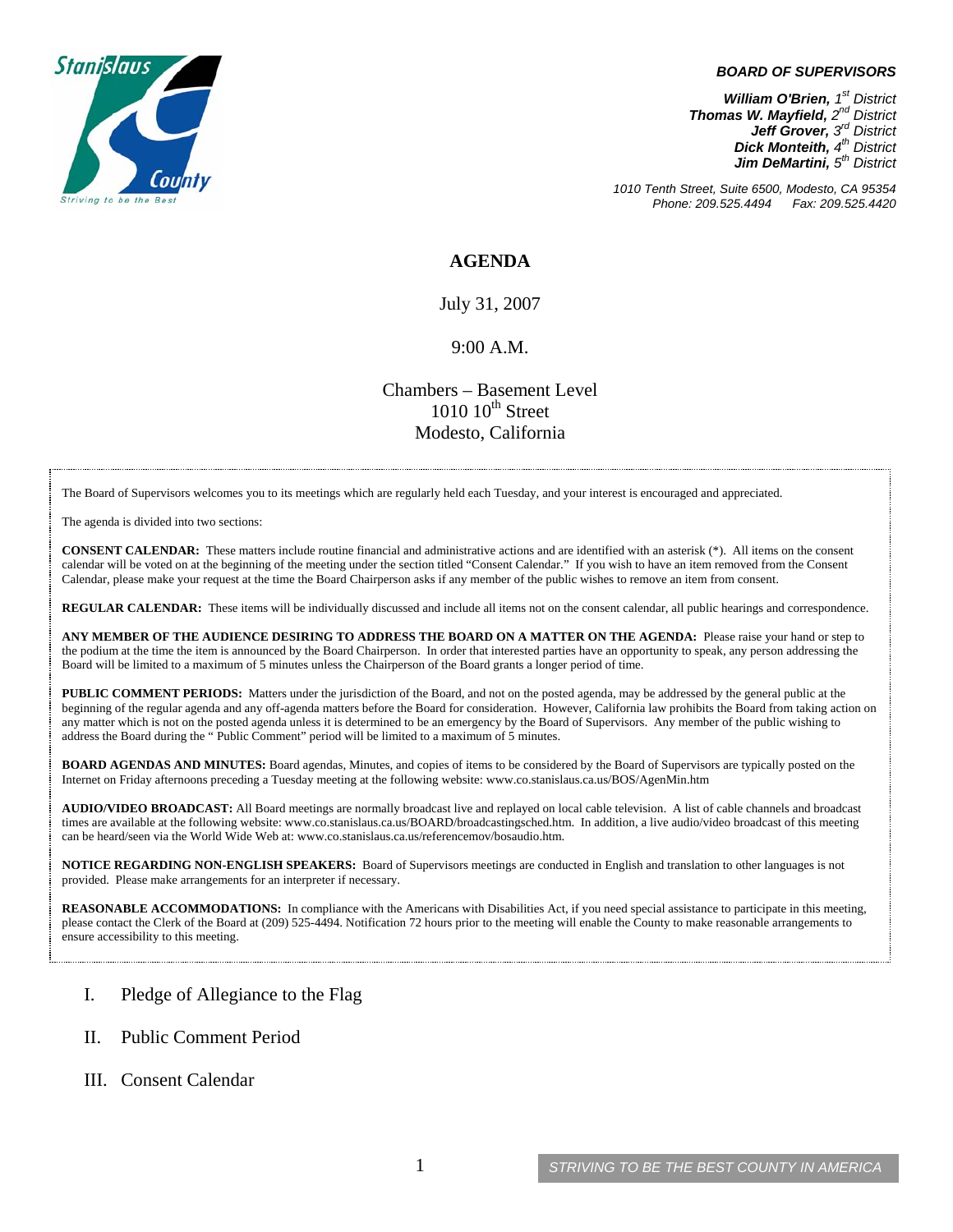# IV. Agenda Items

- A. Miscellaneous
- \* 1. Approval of the Minutes for July 24, 2007 ([View Item\)](http://www.co.stanislaus.ca.us/bos/minutes/2007/min07-24-07.pdf)
- \* 2. Approval of Appointments of:
	- a. Karen P. Hall to the Emergency Medical Care Committee ([View Item\)](http://www.co.stanislaus.ca.us/bos/agenda/2007/20070731/A02a.pdf)
	- b. Eileene King to the Commission on Aging ([View Item\)](http://www.co.stanislaus.ca.us/bos/agenda/2007/20070731/A02b.pdf)
	- c. Doris Foster to the Child Abuse Prevention Council of Stanislaus County ([View Item\)](http://www.co.stanislaus.ca.us/bos/agenda/2007/20070731/A02c.pdf)
- \* 3. Approval to Proclaim August 2007 as Child Support Awareness Month in Stanislaus County ([View Item\)](http://www.co.stanislaus.ca.us/bos/agenda/2007/20070731/A03.pdf)
- \* 4. Approval of Reappointment of Linda White to the In-Home Supportive Services Advisory Committee ([View Item\)](http://www.co.stanislaus.ca.us/bos/agenda/2007/20070731/A04.pdf)
- B. Chief Executive Office
- \* 1. Approval of Contracts and/or Agreements for Various Services and Contractors that were not Included in the 2007-2008 Proposed Budget ([View Item\)](http://www.co.stanislaus.ca.us/bos/agenda/2007/20070731/B01.pdf)
- \* 2. Acceptance of the Stanislaus County Treasury Pool's June 2007 Monthly Investment Report - Treasurer Tax-Collector ([View Item\)](http://www.co.stanislaus.ca.us/bos/agenda/2007/20070731/B02.pdf)
- \* 3. Approval of the Traffic Court Lease Transfer Agreement with the State and the Annual Court Facilities Payment to the State for the Traffic Court Lease and Associated Costs ([View Item\)](http://www.co.stanislaus.ca.us/bos/agenda/2007/20070731/B03.pdf)
- C. Department of Public Works
- D. Department of Planning and Community Development
- \* 1. Authorization to Record a Certificate of Cancellation of Williamson Act Contract No. 78- 3286, Clipper Ranch ([View Item\)](http://www.co.stanislaus.ca.us/bos/agenda/2007/20070731/D01.pdf)
- \* 2. Approval to Set a Public Hearing on August 21, 2007 at 6:50 p.m. to Consider General Plan Amendment Application #2006-04 and Rezone Application #2006-09, Gomes Transportation Truck Parking Yard ([View Item\)](http://www.co.stanislaus.ca.us/bos/agenda/2007/20070731/D02.pdf)
- E. County Counsel
- V. Scheduled Matters
	- 9:20 a.m. Public Hearing to Consider Adjustments to Stanislaus County Franchise Maximum Rates for Solid Waste Collection Services and the Establishment of a Bulky-Item Curbside Collection Program – Environmental Resources ([View Item\)](http://www.co.stanislaus.ca.us/bos/agenda/2007/20070731/PH920.pdf)
	- 9:25 a.m. Public Hearing to Consider the Approval of the 2007/2008 Annual Assessments for County Service Area Nos. 4 through 14, 16 through 25 and Landscape and Lighting Districts Including Riverdale, Riverview, and Shackelford ([View Item\)](http://www.co.stanislaus.ca.us/bos/agenda/2007/20070731/PH925.pdf)
	- 9:30 a.m. Public Hearing to Consider the Approval of the Sale of the Stanislaus Behavioral Health Center (SBHC), a County Facility, and to Consider the Introduction, Waiver of the Reading, and Adoption of an Ordinance Authorizing the Sale of the Stanislaus Behavioral Health Center **(Please note: The Chief Executive Office has requested that this hearing be rescheduled to August 21, 2007 at 6:55 p.m.)** ([View Item\)](http://www.co.stanislaus.ca.us/bos/agenda/2007/20070731/PH930.pdf)